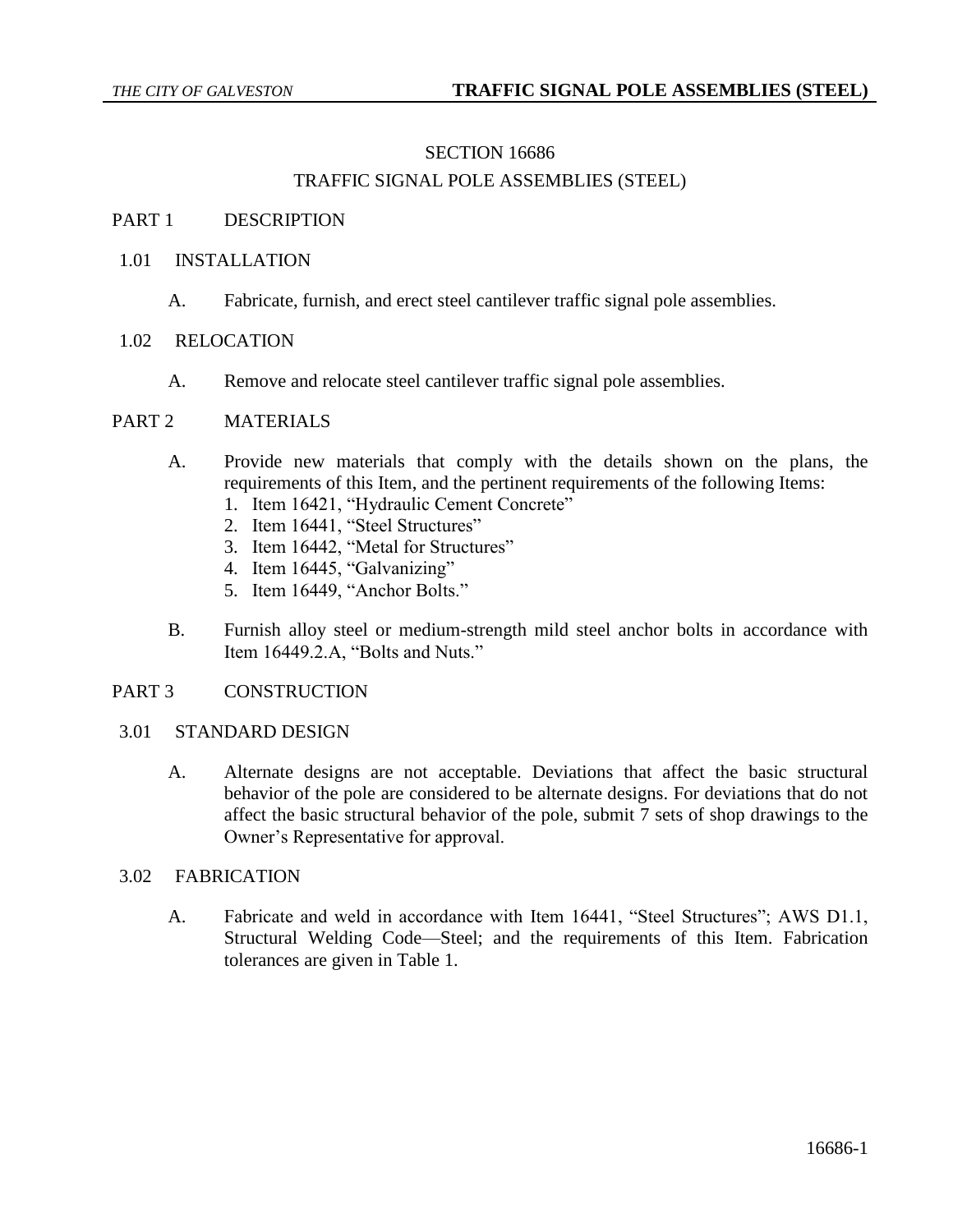| Part                                 | <b>Dimension</b>                     | Tolerance (in.)               |
|--------------------------------------|--------------------------------------|-------------------------------|
| Pole and mast arm shaft              | Length                               | $\pm 1$                       |
|                                      | <b>Thickness</b>                     | $+0.12, -0.02$                |
|                                      | Difference between flats or diameter | $\pm 3/16$                    |
|                                      | Straightness                         | $1/8$ in 10 ft.               |
|                                      | <b>Attachment locations</b>          | $+1$                          |
| Base and mast arm<br>mounting plates | Overall                              | $\pm 3/16$                    |
|                                      | Thickness                            | $+1/4, -0$                    |
|                                      | Deviations from flat                 | $3/16$ in 24 in.              |
|                                      | Spacing between holes                | $\pm 1/8$                     |
|                                      | Bolt hole size                       | $\pm 1/16$                    |
| Anchor bolts                         | Length                               | $\pm 1/2$                     |
|                                      | Threaded Length                      | $\pm 1/2$                     |
|                                      | Galvanized Length                    | $-1/4$                        |
| Assembled shafts                     | <b>Angular Orientation</b>           | $1/16$ in 12 in. <sup>1</sup> |
|                                      | Centering                            | $\pm 3/16$                    |
|                                      | Twist                                | $3^\circ$ in 50 ft.           |

**Table 1 Fabrication Tolerances**

1. 1/8 in 12 in. between mounting plates and between mounting plates and base plates.

- B. Provide properly fitting components. Provide octagonal shafts for poles and mast arms tapered as shown on the plans. Fabricate mast arms straight in the unloaded condition unless otherwise shown on the plans. The Owner's Representative will accept bolted slip joints overlapping by at least 1.5 diameters in mast arms 40 ft. and longer.
- C. Provide circumferential welds only at the ends of the shafts. Provide no more than 2 longitudinal seam welds in shaft sections. Grind or smooth the exterior of longitudinal seam welds to the same appearance as other shaft surfaces. Ensure 100% penetration within 6 in. of circumferential base welds and at least 60% penetration at other locations along the longitudinal seam welds. Use a welding technique that minimizes acid entrapment during later galvanizing. Hot-dip galvanize all fabricated parts in accordance with Item 16445, "Galvanizing."
- D. Treat welds with Ultrasonic Impact Treatment as shown on the plans after galvanization and with the dead load (actual or simulated) applied. Repair damaged galvanizing in accordance with Section 16445.3.D, "Repairs."
- E. Connect the luminaire arm to the pole with simplex fittings. Ensure the fittings have no defects affecting strength or appearance.
- F. Ensure that the design wind speed is identified and permanently visible on the pole base plate and mast arm mounting plate.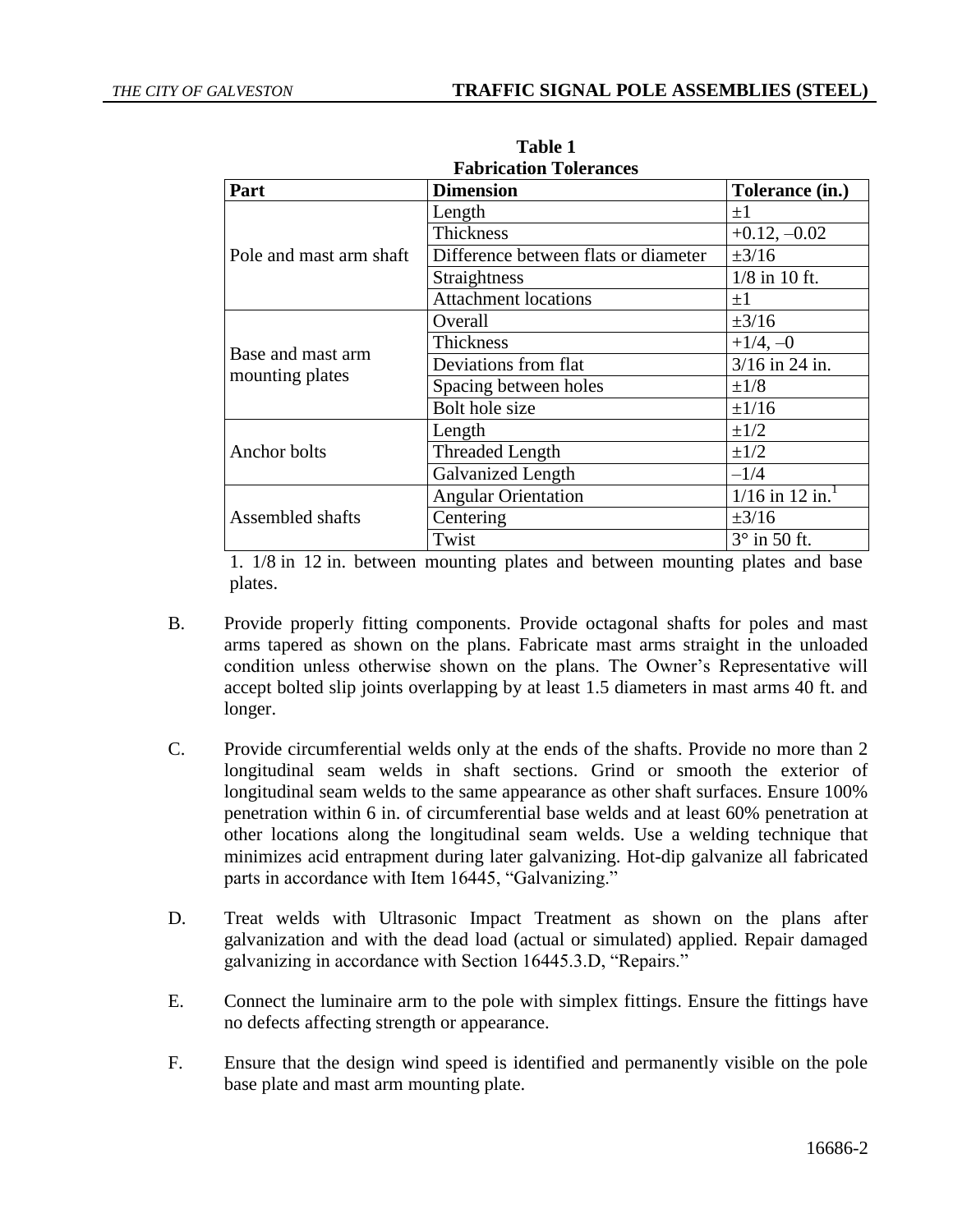G. Deliver each traffic signal pole assembly with fittings and hardware either installed or packaged with its associated components. Ship all components with a weatherproof tag identifying the manufacturer, contract number, date, and destination of shipment.

# 3.03 INSTALLATION

- A. Locate traffic signal poles as shown on the plans unless otherwise directed to secure a more desirable location or to avoid conflict with utilities. Stake the traffic signal pole locations for verification by the Owner's Representative.
- B. Construct foundations in accordance with Item 16416, "Drilled Shaft Foundations." Orient anchor bolts as shown on the plans.
- C. Use established industry and utility safety practices when working near underground or overhead utilities. Consult with the appropriate utility company before beginning such work.
- D. Erect structures after foundation concrete has attained its design strength as required in the plans and Item 16421, "Hydraulic Cement Concrete." Coat anchor bolt threads and tighten anchor bolts in accordance with Item 16449, "Anchor Bolts."
- E. After the traffic signal pole assembly is plumb and all nuts are tight, tack-weld each anchor bolt nut in 2 places to its washer. Tack-weld each washer to the base plate in 2 places. Do not weld components to the bolt. Tack-weld in accordance with Item 16441, "Steel Structures." After tack-welding, repair galvanizing damage on bolts, nuts, and washers in accordance with Section 16445.3.D, "Repairs."
- F. Do not grout between the base plate and the foundation.

## 3.04 RELOCATION

- A. Disconnect and isolate traffic signal cables before removing the pole. Remove existing traffic signal poles as directed. Ensure that the poles or attached components suffer no undue stress or damage. Signs, signal heads, mounting brackets, luminaires, etc., may be left on the poles. Repair or replace damaged components as directed.
- B. Unless otherwise shown on the plans, remove abandoned concrete foundations to a point 2 ft. below final grade. Backfill the hole with materials equal in composition and density to the surrounding area. Replace surfacing material with similar material to an equivalent condition.
- C. Move existing poles to locations shown on the plans or as directed. Install existing poles on new foundations in accordance with Section 16686.3.C, "Installation."
- D. Accept ownership of unsalvageable materials and dispose of in accordance with federal, state, and local regulations.
- PART 4 MEASUREMENT